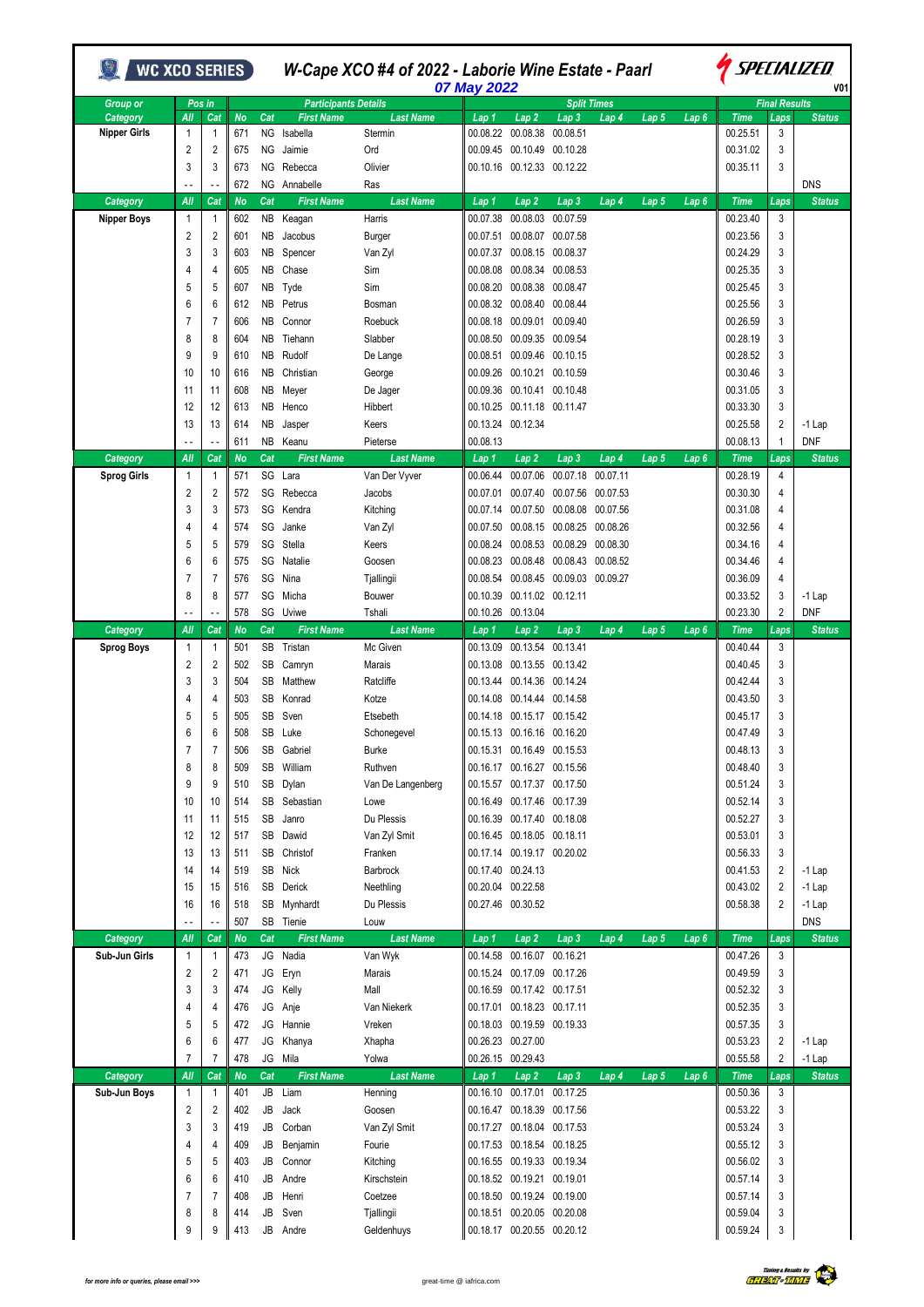| <b>WC XCO SERIES</b> ) |                          |                          |           |           | W-Cape XCO #4 of 2022 - Laborie Wine Estate - Paarl<br>07 May 2022 |                  |          |                            |                                     |                    |       |                  | <i>SPECIALIZED</i><br>V <sub>01</sub> |                      |               |  |
|------------------------|--------------------------|--------------------------|-----------|-----------|--------------------------------------------------------------------|------------------|----------|----------------------------|-------------------------------------|--------------------|-------|------------------|---------------------------------------|----------------------|---------------|--|
| <b>Group or</b>        |                          | Pos in                   |           |           | <b>Participants Details</b>                                        |                  |          |                            |                                     | <b>Split Times</b> |       |                  |                                       | <b>Final Results</b> |               |  |
| Category               | All                      | Cat                      | <b>No</b> | Cat       | <b>First Name</b>                                                  | <b>Last Name</b> | Lap 1    | Lap <sub>2</sub>           | Lap <sub>3</sub>                    | Lap 4              | Lap 5 | Lap6             | <b>Time</b>                           | Laps                 | <b>Status</b> |  |
|                        | 10                       | 10                       | 404       | JB        | Daniel                                                             | <b>Bristow</b>   | 00.19.29 |                            | 00.21.53 00.21.47                   |                    |       |                  | 01.03.09                              | 3                    |               |  |
|                        | 11                       | 11                       | 416       | JB        | Connor                                                             | Hume             |          | 00.20.45 00.22.21 00.22.09 |                                     |                    |       |                  | 01.05.15                              | 3                    |               |  |
|                        | 12                       | 12                       | 411       | JB        | Reece                                                              | Meyer            |          | 00.21.21 00.22.12 00.24.07 |                                     |                    |       |                  | 01.07.40                              | 3                    |               |  |
|                        | 13                       | 13                       | 412       | JB        | Stephan                                                            | Claassen         |          | 00.22.55 00.23.20 00.24.29 |                                     |                    |       |                  | 01.10.44                              | 3                    |               |  |
|                        | 14                       | 14                       | 422       | JB        | Gregor                                                             | Barnardo         |          | 00.23.05 00.24.00 00.24.54 |                                     |                    |       |                  | 01.11.59                              | 3                    |               |  |
|                        | 15                       | 15                       | 405       | JB        | Joshua                                                             | Ord              |          | 00.20.15 00.22.48 00.29.18 |                                     |                    |       |                  | 01.12.21                              | 3                    |               |  |
|                        | 16                       | 16                       | 421       | JB        | Aldo                                                               | Kaufmann         |          | 00.23.16 00.26.47 00.27.48 |                                     |                    |       |                  | 01.17.51                              | 3                    |               |  |
|                        | 17                       | 17                       | 418       | JB        | Matthew                                                            | Tindall          |          | 00.17.39 00.33.22          |                                     |                    |       |                  | 00.51.01                              | 2                    | $-1$ Lap      |  |
|                        |                          |                          | 417       | JB        | Durandt                                                            | Du Plessis       |          |                            |                                     |                    |       |                  |                                       |                      | <b>DNF</b>    |  |
|                        |                          |                          |           |           |                                                                    |                  |          |                            |                                     |                    |       |                  |                                       |                      |               |  |
|                        | $\ddotsc$                | $\sim$ $\sim$            | 415       | JB        | Frans-Johann                                                       | Smit             |          |                            |                                     |                    |       |                  |                                       |                      | <b>DNS</b>    |  |
|                        |                          | $\ddotsc$                | 420       | JB        | Luka                                                               | King             |          |                            |                                     |                    |       |                  |                                       |                      | <b>DNS</b>    |  |
| Category               | All                      | Cat                      | No        | Cat       | <b>First Name</b>                                                  | Last Name        | Lap 1    | Lap <sub>2</sub>           | Lap <sub>3</sub>                    | Lap 4              | Lap 5 | Lap 6            | <b>Time</b>                           | Laps                 | <b>Status</b> |  |
| <b>Youth Women</b>     | $\mathbf{1}$             | 1                        | 375       |           | YW Angeliq                                                         | Coetzer          |          | 00.19.15 00.20.08          | 00.21.28                            |                    |       |                  | 01.00.51                              | 3                    |               |  |
|                        | 2                        | 2                        | 376       | YW        | Mianette                                                           | Theron           |          | 00.20.22 00.20.36 00.20.38 |                                     |                    |       |                  | 01.01.36                              | 3                    |               |  |
|                        | 3                        | 3                        | 372       | <b>YW</b> | Jana                                                               | Visser           |          | 00.20.39 00.20.58 00.20.30 |                                     |                    |       |                  | 01.02.07                              | 3                    |               |  |
|                        | 4                        | 4                        | 377       | YW        | llandrie                                                           | Du Plessis       |          | 00.20.28 00.20.54 00.21.46 |                                     |                    |       |                  | 01.03.08                              | 3                    |               |  |
|                        | 5                        | 5                        | 373       | YW        | Nikalau                                                            | Volsteedt        |          | 00.21.01 00.21.41 00.21.40 |                                     |                    |       |                  | 01.04.22                              | 3                    |               |  |
|                        | 6                        | 6                        | 374       | YW        | Elke                                                               | Koch             |          | 00.22.06 00.21.41 00.21.57 |                                     |                    |       |                  | 01.05.44                              | 3                    |               |  |
|                        |                          |                          |           |           |                                                                    |                  |          | 00.21.23 00.22.54 00.22.10 |                                     |                    |       |                  |                                       |                      |               |  |
|                        | 7                        | 7                        | 379       | YW        | Linel                                                              | Kruger           |          |                            |                                     |                    |       |                  | 01.06.27                              | 3                    |               |  |
|                        | 8                        | 8                        | 378       | YW        | Chloe                                                              | Chesterton       |          | 00.21.56 00.22.22 00.23.06 |                                     |                    |       |                  | 01.07.24                              | 3                    |               |  |
|                        |                          |                          | 371       |           | YW Mienke                                                          | Boshoff          |          |                            |                                     |                    |       |                  |                                       |                      | <b>DNF</b>    |  |
| Category               | All                      | Cat                      | No        | Cat       | <b>First Name</b>                                                  | Last Name        | Lap 1    | Lap <sub>2</sub>           | Lap <sub>3</sub>                    | Lap 4              | Lap 5 | Lap <sub>6</sub> | <b>Time</b>                           | Laps                 | <b>Status</b> |  |
| <b>Youth Men</b>       | $\overline{1}$           | 1                        | 301       |           | YM Samuel                                                          | Cleary           |          |                            | 00.14.45 00.15.28 00.15.23 00.15.35 |                    |       |                  | 01.01.11                              | 4                    |               |  |
|                        | 2                        | 2                        | 338       | YM        | Jaco                                                               | Van Zyl          |          |                            | 00.15.00 00.15.30 00.15.49 00.15.34 |                    |       |                  | 01.01.53                              | 4                    |               |  |
|                        | 3                        | 3                        | 304       | YM        | Thomas                                                             | Dunkley          |          |                            | 00.14.45 00.15.29 00.16.12 00.15.42 |                    |       |                  | 01.02.08                              | 4                    |               |  |
|                        | 4                        | 4                        | 306       | YM        | Juan                                                               | Van Zyl          |          |                            | 00.15.00 00.15.44 00.15.54 00.16.15 |                    |       |                  | 01.02.53                              | 4                    |               |  |
|                        | 5                        | 5                        | 305       | YM        | Robert                                                             | Nieuwenhuizen    |          |                            | 00.15.02 00.16.46 00.16.57 00.16.20 |                    |       |                  | 01.05.05                              | 4                    |               |  |
|                        | 6                        | 6                        | 339       | YM        | Van Zyl                                                            | Steyn            |          |                            | 00.15.38 00.17.01 00.16.33 00.16.09 |                    |       |                  | 01.05.21                              | 4                    |               |  |
|                        | 7                        | 7                        | 303       | YM        | Tiaan                                                              | Manefeldt        |          |                            | 00.15.01 00.16.42 00.17.01 00.17.14 |                    |       |                  | 01.05.58                              | 4                    |               |  |
|                        |                          |                          |           |           |                                                                    |                  |          |                            |                                     |                    |       |                  |                                       |                      |               |  |
|                        | 8                        | 8                        | 313       | YM        | Ruan                                                               | Portwig          |          |                            | 00.15.36 00.16.44 00.16.51 00.17.26 |                    |       |                  | 01.06.37                              | 4                    |               |  |
|                        | 9                        | 9                        | 311       | YM        | Francois                                                           | Coetzee          |          |                            | 00.15.43 00.17.02 00.16.57 00.17.26 |                    |       |                  | 01.07.08                              | 4                    |               |  |
|                        | 10                       | 10                       | 310       | YM        | Jacques                                                            | Jordaan          |          |                            | 00.15.47 00.17.44 00.17.48 00.17.00 |                    |       |                  | 01.08.19                              | 4                    |               |  |
|                        | 11                       | 11                       | 334       | YM        | Morgan                                                             | Jones            | 00.16.01 |                            | 00.16.57 00.17.40 00.18.07          |                    |       |                  | 01.08.45                              | 4                    |               |  |
|                        | 12                       | 12                       | 307       | YM        | Liam                                                               | Rorich           | 00.16.47 |                            | 00.17.59 00.18.16 00.18.53          |                    |       |                  | 01.11.55                              | 4                    |               |  |
|                        | 13                       | 13                       | 318       | YM        | Christiaan                                                         | Davel            |          |                            | 00.17.19 00.18.32 00.18.45 00.18.43 |                    |       |                  | 01.13.19                              | 4                    |               |  |
|                        | 14                       | 14                       | 316       |           | YM Reek                                                            | Roos             |          |                            | 00.17.18 00.18.42 00.19.06 00.18.40 |                    |       |                  | 01.13.46                              | 4                    |               |  |
|                        | 15                       | 15                       | 325       | YM        | Yaron                                                              | Hattingh         | 00.17.31 |                            | 00.18.52 00.18.59                   | 00.19.01           |       |                  | 01.14.23                              |                      |               |  |
|                        | 16                       |                          | 939       |           | YM Lakhanya                                                        | Skhobongwane     |          |                            | 00.17.27 00.18.34 00.19.19 00.20.03 |                    |       |                  | 01.15.23                              | 4                    |               |  |
|                        |                          | 16                       |           |           |                                                                    |                  |          |                            |                                     |                    |       |                  |                                       |                      |               |  |
|                        | 17                       | 17                       | 328       | YM        | Myndert                                                            | Laubscher        |          |                            | 00.16.58 00.19.05 00.22.08 00.19.49 |                    |       |                  | 01.18.00                              | 4                    |               |  |
|                        | 18                       | 18                       | 327       | YM        | Liam                                                               | Coetzee          |          | 00.18.53 00.21.42 00.20.51 |                                     |                    |       |                  | 01.01.26                              | 3                    | $-1$ Lap      |  |
|                        | 19                       | 19                       | 335       |           | YM Likho                                                           | Mayekiso         |          | 00.18.08 00.22.18 00.21.08 |                                     |                    |       |                  | 01.01.34                              | 3                    | $-1$ Lap      |  |
|                        | 20                       | 20                       | 322       | YM        | William                                                            | Loubser          |          |                            | 00.18.49 00.20.34 00.22.12          |                    |       |                  | 01.01.35                              | 3                    | $-1$ Lap      |  |
|                        | 21                       | 21                       | 302       | YM        | Luca                                                               | Zietsman         |          |                            | 00.16.39 00.29.25 00.16.26          |                    |       |                  | 01.02.30                              | 3                    | -1 Lap        |  |
|                        | 22                       | 22                       | 336       | YM        | Evan                                                               | Lategan          |          | 00.18.51 00.21.47 00.22.39 |                                     |                    |       |                  | 01.03.17                              | 3                    | $-1$ Lap      |  |
|                        | 23                       | 23                       | 312       | YM        | Adriaan                                                            | De Waard         |          | 00.18.04 00.22.24 00.23.05 |                                     |                    |       |                  | 01.03.33                              | 3                    | $-1$ Lap      |  |
|                        | 24                       | 24                       | 329       | YM        | Mivuyo                                                             | Mndini           |          | 00.19.50 00.21.45 00.22.25 |                                     |                    |       |                  | 01.04.00                              | 3                    | $-1$ Lap      |  |
|                        | 25                       | 25                       | 320       |           | YM Onesimo                                                         | Ndzonyana        |          | 00.21.40 00.23.34 00.19.53 |                                     |                    |       |                  | 01.05.07                              | 3                    | $-1$ Lap      |  |
|                        |                          |                          |           |           |                                                                    |                  |          | 00.20.47 00.23.15 00.23.49 |                                     |                    |       |                  |                                       |                      |               |  |
|                        | 26                       | 26                       | 331       | YM        | Philip                                                             | Venter           |          |                            |                                     |                    |       |                  | 01.07.51                              | 3                    | $-1$ Lap      |  |
|                        | 27                       | 27                       | 321       | YM        | Louis                                                              | Botha            |          | 00.20.20 00.24.14 00.24.23 |                                     |                    |       |                  | 01.08.57                              | 3                    | -1 Lap        |  |
|                        | 28                       | 28                       | 315       | YM        | Matthew                                                            | Hudson           |          |                            | 00.20.48 00.22.58 00.25.12          |                    |       |                  | 01.08.58                              | 3                    | $-1$ Lap      |  |
|                        | 29                       | 29                       | 319       | YM        | Marius                                                             | Burger           |          | 00.23.26 00.24.00 00.24.47 |                                     |                    |       |                  | 01.12.13                              | 3                    | $-1$ Lap      |  |
|                        | 30                       | 30                       | 324       | YM        | Marais                                                             | Neethling        |          | 00.23.12 00.28.37 00.26.04 |                                     |                    |       |                  | 01.17.53                              | 3                    | $-1$ Lap      |  |
|                        | 31                       | 31                       | 323       | YM        | Kerneels                                                           | Labuschagne      |          | 00.25.07 00.28.41 00.29.24 |                                     |                    |       |                  | 01.23.12                              | 3                    | $-1$ Lap      |  |
|                        | $\overline{\phantom{a}}$ | $\overline{\phantom{a}}$ | 308       | YM        | Jeandre                                                            | Ungerer          |          | 00.15.55 00.19.13          |                                     |                    |       |                  | 00.35.08                              | $\overline{2}$       | <b>DNF</b>    |  |
|                        | $\sim$ -                 | $\sim$ $\sim$            | 330       | YM        | Ettienne                                                           | Van Biljon       |          | 00.23.02 00.25.51          |                                     |                    |       |                  | 00.48.53                              | 2                    | <b>DNF</b>    |  |
|                        | $\ddotsc$                | $\sim$ $\sim$            | 337       | YM        | Amila                                                              | Mntuyedwa        | 00.19.57 |                            |                                     |                    |       |                  | 00.19.57                              | 1                    | <b>DNF</b>    |  |
|                        |                          |                          |           |           |                                                                    |                  |          |                            |                                     |                    |       |                  |                                       |                      |               |  |
|                        | ٠.                       | $\sim$ $\sim$            | 333       | YM        | Fourie                                                             | Van Wyk          | 00.22.47 |                            |                                     |                    |       |                  | 00.22.47                              | 1                    | <b>DNF</b>    |  |
|                        | $\overline{\phantom{a}}$ | $\sim$ $\sim$            | 309       | YM        | Rupert                                                             | Taljaard         |          |                            |                                     |                    |       |                  |                                       |                      | <b>DNS</b>    |  |
|                        | $\overline{\phantom{a}}$ | $\sim$ -                 | 317       | YM        | Christian                                                          | Mocke'           |          |                            |                                     |                    |       |                  |                                       |                      | <b>DNS</b>    |  |
|                        | $\ddotsc$                | $\overline{\phantom{a}}$ | 314       |           | YM Abru                                                            | Van Zyl          |          |                            |                                     |                    |       |                  |                                       |                      | <b>DNS</b>    |  |
| Category               | All                      | Cat                      | <b>No</b> | Cat       | <b>First Name</b>                                                  | <b>Last Name</b> | Lap 1    | Lap <sub>2</sub>           | Lap <sub>3</sub>                    | Lap 4              | Lap 5 | Lap <sub>6</sub> | <b>Time</b>                           | Laps                 | <b>Status</b> |  |
| Junior Women           | $\overline{1}$           | 1                        | 271       | JW        | Anna                                                               | Marx             |          | 00.18.02 00.19.23 00.20.03 |                                     |                    |       |                  | 00.57.28                              | 3                    |               |  |
|                        | $\overline{2}$           | 2                        | 273       | JW        | Anya                                                               | Du Plessis       |          | 00.21.04 00.21.32 00.20.36 |                                     |                    |       |                  | 01.03.12                              | 3                    |               |  |
|                        | 3                        | 3                        | 274       | JW        | Milani                                                             | Dingani          |          | 00.31.33 00.31.23          |                                     |                    |       |                  | 01.02.56                              | 2                    | $-1$ Lap      |  |
|                        |                          |                          | 272       |           | JW Kayleigh                                                        | Scholtz          | 00.19.28 |                            |                                     |                    |       |                  | 00.19.28                              | 1                    | <b>DNF</b>    |  |
|                        |                          |                          |           |           |                                                                    |                  |          |                            |                                     |                    |       |                  |                                       |                      |               |  |



ï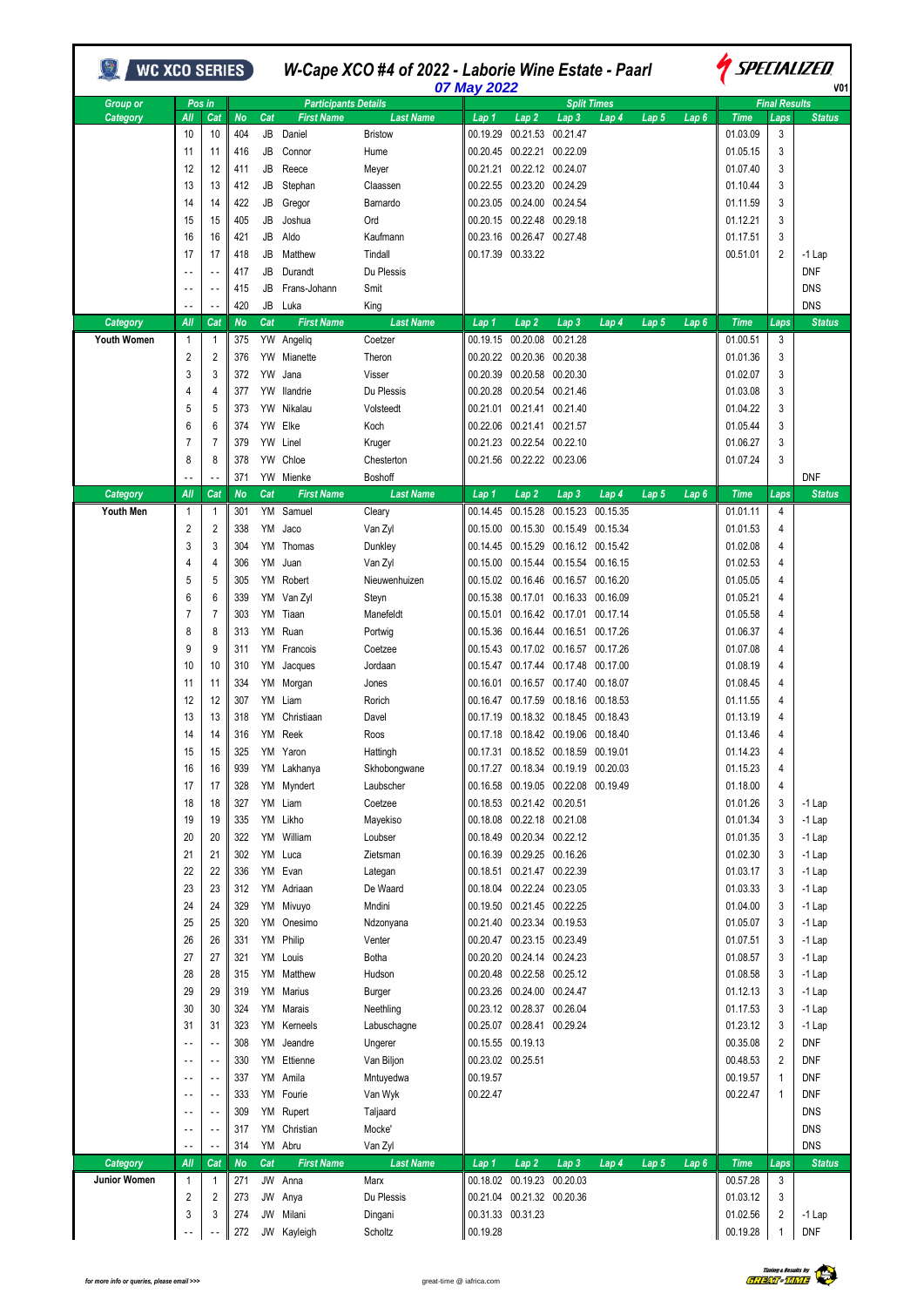| <b>WC XCO SERIES</b>         |                          |                          |           |           |                             | W-Cape XCO #4 of 2022 - Laborie Wine Estate - Paarl | 07 May 2022          |                              |                                                            |                      |                   |                      | <i><b>SPECIALIZED</b></i><br>V <sub>01</sub> |                      |               |  |  |
|------------------------------|--------------------------|--------------------------|-----------|-----------|-----------------------------|-----------------------------------------------------|----------------------|------------------------------|------------------------------------------------------------|----------------------|-------------------|----------------------|----------------------------------------------|----------------------|---------------|--|--|
| <b>Group or</b>              |                          | Pos in                   |           |           | <b>Participants Details</b> |                                                     |                      |                              |                                                            | <b>Split Times</b>   |                   |                      |                                              | <b>Final Results</b> |               |  |  |
| Category                     | All                      | Cat                      | <b>No</b> | Cat       | <b>First Name</b>           | Last Name                                           | Lap 1                | Lap 2                        | Lap 3                                                      | Lap 4                | Lap <sub>5</sub>  | Lap 6                | <b>Time</b>                                  | Laps                 | <b>Status</b> |  |  |
| Category                     | All                      | Cat                      | No        | Cat       | <b>First Name</b>           | Last Name                                           | Lap 1                | Lap <sub>2</sub>             | Lap 3                                                      | Lap 4                | Lap 5             | Lap 6                | <b>Time</b>                                  | Laps                 | <b>Status</b> |  |  |
| Junior Men                   | $\mathbf{1}$             | 1                        | 204       |           | JM Lood                     | Goosen                                              | 00.14.37             | 00.15.19                     | 00.15.29                                                   | 00.14.58             |                   |                      | 01.00.23                                     | 4                    |               |  |  |
|                              | 2                        | 2                        | 206       | JM        | Jean-Pierre                 | Du Plessis                                          | 00.14.41             | 00.15.13                     | 00.15.47                                                   | 00.15.23             |                   |                      | 01.01.04                                     | 4                    |               |  |  |
|                              | 3                        | 3                        | 208       | JМ        | Alec                        | Coleské                                             | 00.14.33             | 00.15.24                     | 00.15.49                                                   | 00.15.54             |                   |                      | 01.01.40                                     | 4                    |               |  |  |
|                              | 4                        | 4                        | 209       | JМ        | Xander                      | Van Dyk                                             | 00.15.05             | 00.16.05                     | 00.15.54                                                   | 00.16.01             |                   |                      | 01.03.05                                     | 4                    |               |  |  |
|                              | 5                        | 5                        | 220       | JМ        | Jaydan                      | Durandt                                             | 00.15.04             | 00.16.04                     | 00.15.59                                                   | 00.15.59             |                   |                      | 01.03.06                                     | 4                    |               |  |  |
|                              | 6                        | 6                        | 211       | JМ        | Ryan                        | Veer                                                | 00.15.06             |                              | 00.16.05 00.15.54 00.16.01                                 |                      |                   |                      | 01.03.06                                     | 4                    |               |  |  |
|                              | 7                        | $\overline{7}$           | 202       | <b>JM</b> | Divan                       | Terblanche                                          | 00.15.25             |                              | 00.15.50 00.16.16                                          | 00.16.27             |                   |                      | 01.03.58                                     | 4                    |               |  |  |
|                              | 8                        | 8                        | 217       | JM        | Jean-Marc                   | De Beer                                             | 00.15.16             | 00.16.41                     | 00.17.26                                                   | 00.16.18             |                   |                      | 01.05.41                                     | 4                    |               |  |  |
|                              | 9                        | 9                        | 219       | JМ        | Wynand                      | Mostert                                             | 00.15.40             | 00.16.29                     | 00.16.55                                                   | 00.16.45             |                   |                      | 01.05.49                                     | 4                    |               |  |  |
|                              | 10                       | 10                       | 216       | <b>JM</b> | Streicher                   | Swart                                               | 00.15.07             | 00.17.45                     | 00.17.32                                                   | 00.16.22             |                   |                      | 01.06.46                                     | 4                    |               |  |  |
|                              | 11                       | 11                       | 214       | JМ        | Willem                      | Visagie                                             | 00.15.59             | 00.17.48                     | 00.17.12 00.17.34                                          |                      |                   |                      | 01.08.33                                     | 4                    |               |  |  |
|                              | 12                       | 12                       | 215       | JМ        | M J                         | Visagie                                             | 00.16.29             |                              | 00.17.22 00.17.40                                          | 00.17.32             |                   |                      | 01.09.03                                     | 4                    |               |  |  |
|                              | 13                       | 13                       | 201       | JМ        | Hendre                      | De Villiers                                         |                      | 00.15.33 00.17.51            | 00.18.06                                                   | 00.18.19             |                   |                      | 01.09.49                                     | 4                    |               |  |  |
|                              | 14                       | 14                       | 213       | JM        | Tiaan                       | Steenkamp                                           | 00.16.27             | 00.17.30                     | 00.18.01                                                   | 00.18.46             |                   |                      | 01.10.44                                     | 4                    |               |  |  |
|                              | 15                       | 15                       | 212       | JМ        | Devan                       | Van Zyl                                             |                      | 00.16.44 00.18.05 00.18.46   |                                                            | 00.18.39             |                   |                      | 01.12.14                                     | 4                    |               |  |  |
|                              |                          |                          | 205       | JM        | Cronje                      | <b>Beukes</b>                                       |                      |                              |                                                            |                      |                   |                      |                                              |                      | <b>DNF</b>    |  |  |
|                              | $\sim$ $\sim$            | $\sim$ $\sim$            | 221       | JМ        | Liyema                      | Madolo                                              |                      |                              |                                                            |                      |                   |                      |                                              |                      | <b>DNF</b>    |  |  |
|                              | $\ddotsc$                |                          | 218       | <b>JM</b> | Andre                       | Kotze                                               |                      |                              |                                                            |                      |                   |                      |                                              |                      | <b>DNS</b>    |  |  |
|                              | $\sim$ $\sim$            | $\sim$ $\sim$            | 203       | JM        | Greg                        | Lawson                                              |                      |                              |                                                            |                      |                   |                      |                                              |                      | <b>DNS</b>    |  |  |
| Category                     | All                      | Cat                      | No        | Cat       | <b>First Name</b>           | <b>Last Name</b>                                    | Lap 1                | Lap <sub>2</sub>             | Lap 3                                                      | Lap 4                | Lap 5             | Lap 6                | <b>Time</b>                                  | Laps                 | <b>Status</b> |  |  |
| Elite Women                  | $\mathbf{1}$             | 1                        | 101       | EW        | Lehane                      | Oosthuizen                                          | 00.17.52             | 00.18.55                     | 00.19.07                                                   | 00.19.36             | 00.19.57          |                      | 01.35.27                                     | 5                    |               |  |  |
|                              | $\overline{2}$           | 2                        | 102       | EW        | Marzelle                    | Van Der Merwe                                       | 00.17.43             | 00.19.20                     | 00.19.44                                                   | 00.20.00             | 00.19.36          |                      | 01.36.23                                     | 5                    |               |  |  |
|                              | 3                        | 3                        | 103       | EW        | Nadine                      | Visser                                              | 00.20.21             | 00.21.26                     | 00.23.06                                                   | 00.22.18             | 00.22.42          |                      | 01.49.53                                     | 5                    |               |  |  |
|                              |                          |                          | 104       | EW        | Julia                       | Marx                                                |                      |                              |                                                            |                      |                   |                      |                                              |                      | <b>DNS</b>    |  |  |
| Category<br><b>Elite Men</b> | All<br>$\mathbf{1}$      | Cat<br>$\mathbf{1}$      | No<br>2   | Cat<br>EM | <b>First Name</b><br>Gert   | <b>Last Name</b>                                    | Lap 1<br>00.13.28    | Lap <sub>2</sub><br>00.13.31 | Lap 3<br>00.14.08                                          | Lap 4<br>00.14.05    | Lap 5<br>00.14.07 | Lap 6<br>00.14.29    | <b>Time</b><br>01.23.48                      | Laps<br>6            | <b>Status</b> |  |  |
|                              | 2                        | 2                        |           | EM        | Cameron                     | Heyns                                               | 00.13.27             | 00.14.09                     | 00.14.14                                                   | 00.14.13             | 00.14.31          | 00.14.35             |                                              | 6                    |               |  |  |
|                              | 3                        | 3                        | 1<br>3    | EM        | Kai                         | Wright<br>Von During                                | 00.13.44             | 00.14.31                     | 00.14.30                                                   | 00.14.40             | 00.14.57          | 00.14.26             | 01.25.09<br>01.26.48                         | 6                    |               |  |  |
|                              | 4                        | 4                        | 16        | EМ        | Matthew                     |                                                     | 00.14.10             | 00.14.27                     | 00.14.36                                                   | 00.14.58             | 00.14.30          | 00.14.14             | 01.26.55                                     | 6                    |               |  |  |
|                              | 5                        | 5                        | 11        | EM        | Rudi                        | Keyser                                              | 00.14.27             | 00.14.39                     | 00.14.53                                                   | 00.14.49             | 00.14.38          | 00.14.48             | 01.28.14                                     | 6                    |               |  |  |
|                              |                          |                          |           |           |                             | Koen                                                |                      | 00.14.43                     | 00.14.55                                                   |                      | 00.14.57          |                      |                                              |                      |               |  |  |
|                              | 6<br>7                   | 6<br>7                   | 17<br>7   | EM        | Franko                      | Van Zyl                                             | 00.14.28             | 00.15.08                     |                                                            | 00.14.42<br>00.15.05 | 00.15.29          | 00.15.23<br>00.15.23 | 01.29.08<br>01.30.50                         | 6<br>6               |               |  |  |
|                              | 8                        | 8                        | 4         | EM        | Heinie                      | <b>Beukes</b><br>Hudson                             | 00.14.40<br>00.14.29 |                              | 00.15.05                                                   | 00.15.18             | 00.15.31          | 00.15.37             | 01.31.06                                     | 6                    |               |  |  |
|                              | 9                        | 9                        | 5         | EM<br>EM  | Thomas                      | Swart                                               | 00.14.36             | 00.14.57<br>00.15.03         | 00.15.14<br>00.15.43                                       | 00.15.42             | 00.16.04          | 00.15.49             | 01.32.57                                     | 6                    |               |  |  |
|                              | 10                       | 10                       | 8         | EM        | Zachary<br>Raye             | Moolman                                             |                      |                              | 00.14.55 00.16.42 00.15.54 00.16.08                        |                      | 00.16.42 00.17.02 |                      | 01.37.23                                     | 6                    |               |  |  |
|                              | 11                       | 11                       | 10        |           | EM Cobus                    | Van Den Berg                                        |                      |                              | 00.15.44  00.16.19  00.17.06  00.16.36  00.16.38  00.18.21 |                      |                   |                      | 01.40.44                                     | 6                    |               |  |  |
|                              | 12                       | 12                       | 9         |           | EM Aaron                    | <b>Budke</b>                                        |                      |                              | 00.17.18 00.18.18 00.17.46                                 | 00.18.01             | 00.18.30          |                      | 01.29.53                                     | 5                    | $-1$ Lap      |  |  |
|                              | 13                       | 13                       | 13        |           | EM GC                       | Struwig                                             |                      |                              | 00.17.08 00.20.06 00.19.33 00.18.30 00.18.21               |                      |                   |                      | 01.33.38                                     | 5                    | $-1$ Lap      |  |  |
|                              | 14                       | 14                       | 15        |           | EM Michael                  | Sutton                                              |                      |                              | 00.17.34 00.21.22 00.18.55 00.19.17 00.18.54               |                      |                   |                      | 01.36.02                                     | 5                    | $-1$ Lap      |  |  |
|                              | $\sim$ $\sim$            |                          | 6         |           | EM Zandré                   | Gerber                                              |                      | 00.14.28 00.16.30 00.18.49   |                                                            |                      |                   |                      | 00.49.47                                     | 3                    | <b>DNF</b>    |  |  |
|                              | $\overline{\phantom{a}}$ | $\overline{a}$           | 18        |           | EM Marais                   | Basson                                              |                      | 00.19.36 00.23.15            |                                                            |                      |                   |                      | 00.42.51                                     | 2                    | <b>DNF</b>    |  |  |
|                              |                          | $\overline{\phantom{a}}$ | 14        |           | EM Keegan                   | Kelly                                               | 00.16.21             |                              |                                                            |                      |                   |                      | 00.16.21                                     | 1                    | <b>DNF</b>    |  |  |
| Category                     | All                      | Cat                      | No        | Cat       | <b>First Name</b>           | <b>Last Name</b>                                    | Lap 1                | Lap <sub>2</sub>             | Lap <sub>3</sub>                                           | Lap 4                | Lap 5             | Lap6                 | <b>Time</b>                                  | Laps                 | <b>Status</b> |  |  |
| ALL Master Wom 30+           | $\overline{1}$           | $\mathbf{1}$             | 773       |           | VW Tess                     | Keers                                               |                      | 00.18.50 00.18.46 00.19.05   |                                                            |                      |                   |                      | 00.56.41                                     | 3                    |               |  |  |
|                              | 2                        | 2                        | 772       |           | VW Sune                     | Henning                                             |                      | 00.18.34 00.20.12 00.20.24   |                                                            |                      |                   |                      | 00.59.10                                     | 3                    |               |  |  |
|                              | 3                        | 3                        | 775       | VW        | Suzette                     | Olivier                                             |                      | 00.20.49 00.21.32 00.21.17   |                                                            |                      |                   |                      | 01.03.38                                     | 3                    |               |  |  |
|                              | $\sim$ $\sim$            |                          | 771       | VW        | Nikki                       | Biesheuvel                                          |                      |                              |                                                            |                      |                   |                      |                                              |                      | <b>DNS</b>    |  |  |
|                              |                          |                          | 774       |           | SW Charisse                 | Ras                                                 |                      |                              |                                                            |                      |                   |                      |                                              |                      | <b>DNS</b>    |  |  |
| Category                     | All                      | Cat                      | No        | Cat       | <b>First Name</b>           | <b>Last Name</b>                                    | Lap 1                | Lap <sub>2</sub>             | Lap <sub>3</sub>                                           | Lap 4                | Lap <sub>5</sub>  | Lap6                 | <b>Time</b>                                  | Laps                 | <b>Status</b> |  |  |
| ALL Master Men 30+           | $\mathbf{1}$             | 1                        | 906       |           | SV Dominic                  | Calitz                                              |                      | 00.13.59 00.14.47            | 00.15.04                                                   | 00.15.10 00.15.00    |                   |                      | 01.14.00                                     | 5                    |               |  |  |
|                              | 2                        | 2                        | 702       | SV        | Renay                       | Groustra                                            |                      |                              | 00.14.29 00.15.33 00.15.58 00.16.06                        |                      | 00.16.24          |                      | 01.18.30                                     | 5                    |               |  |  |
|                              | 3                        | 3                        | 704       | SV        | Ashley                      | Oldfield                                            |                      |                              | 00.16.06 00.16.15 00.16.29                                 | 00.16.57 00.16.54    |                   |                      | 01.22.41                                     | 5                    |               |  |  |
|                              | 4                        | 4                        | 705       | <b>SV</b> | Stefan                      | Sander                                              |                      |                              | 00.16.08 00.17.56 00.17.55 00.17.35 00.17.43               |                      |                   |                      | 01.27.17                                     | 5                    |               |  |  |
|                              | 5                        | 1                        | 722       | VM        | Gernot                      | Liebentritt                                         |                      |                              | 00.18.24 00.19.40 00.20.25                                 | 00.19.23             |                   |                      | 01.17.52                                     | 4                    | $-1$ Lap      |  |  |
|                              | 6                        | 2                        | 721       | VM        | Tertius                     | Vivier                                              |                      |                              | 00.18.04 00.19.49 00.20.37 00.19.22                        |                      |                   |                      | 01.17.52                                     | 4                    | $-1$ Lap      |  |  |
|                              | $\overline{a}$           | $\sim$ $\sim$            | 718       |           | VM Maarten                  | Tjallingii                                          |                      |                              | 00.15.38 00.15.35 00.15.56                                 | 00.16.22             |                   |                      | 01.03.31                                     | 4                    | <b>DNF</b>    |  |  |
|                              | $\overline{\phantom{a}}$ | $\overline{\phantom{a}}$ | 713       |           | VM Petrus                   | Malherbe                                            |                      |                              | 00.15.48 00.16.25 00.16.58 00.16.48                        |                      |                   |                      | 01.05.59                                     | 4                    | <b>DNF</b>    |  |  |
|                              | $\sim$ $\sim$            | $\sim$ $\sim$            | 715       | VM        | Marthinus                   | Esmeyer                                             |                      |                              | 00.15.46 00.16.59 00.17.18 00.16.07                        |                      |                   |                      | 01.06.10                                     | 4                    | <b>DNF</b>    |  |  |
|                              | $\sim$ $\sim$            | $\sim$ $\sim$            | 711       | VM        | Jean                        | De Villiers                                         |                      |                              | 00.15.43 00.17.19 00.17.23                                 | 00.16.50             |                   |                      | 01.07.15                                     | 4                    | <b>DNF</b>    |  |  |
|                              | $\overline{\phantom{a}}$ | $\sim$ $\sim$            | 719       | VM        | Franso                      | Steyn                                               |                      |                              | 00.15.49  00.17.05  00.17.34  00.17.24                     |                      |                   |                      | 01.07.52                                     | 4                    | <b>DNF</b>    |  |  |
|                              | $\sim$ $\sim$            | $\sim$ $\sim$            | 907       | VM        | Pieter                      | Rautenbach                                          |                      |                              | 00.16.32 00.17.32 00.17.29                                 | 00.17.32             |                   |                      | 01.09.05                                     | 4                    | <b>DNF</b>    |  |  |
|                              | $\sim$ $\sim$            |                          | 716       | VM        | Michael                     | Potton                                              |                      |                              | 00.16.14 00.17.31 00.17.38 00.18.21                        |                      |                   |                      | 01.09.44                                     | 4                    | <b>DNF</b>    |  |  |
|                              | $\sim$ $\sim$            | $\sim$ $\sim$            | 717       |           | VM Robin                    | Harris                                              |                      |                              | 00.16.51 00.17.46 00.18.08 00.18.32                        |                      |                   |                      | 01.11.17                                     | 4                    | <b>DNF</b>    |  |  |
|                              |                          |                          | 730       |           | MM Johannes                 | Visser                                              |                      | 00.17.19 00.17.51 00.17.39   |                                                            |                      |                   |                      | 00.52.49                                     | 3                    | DNF           |  |  |